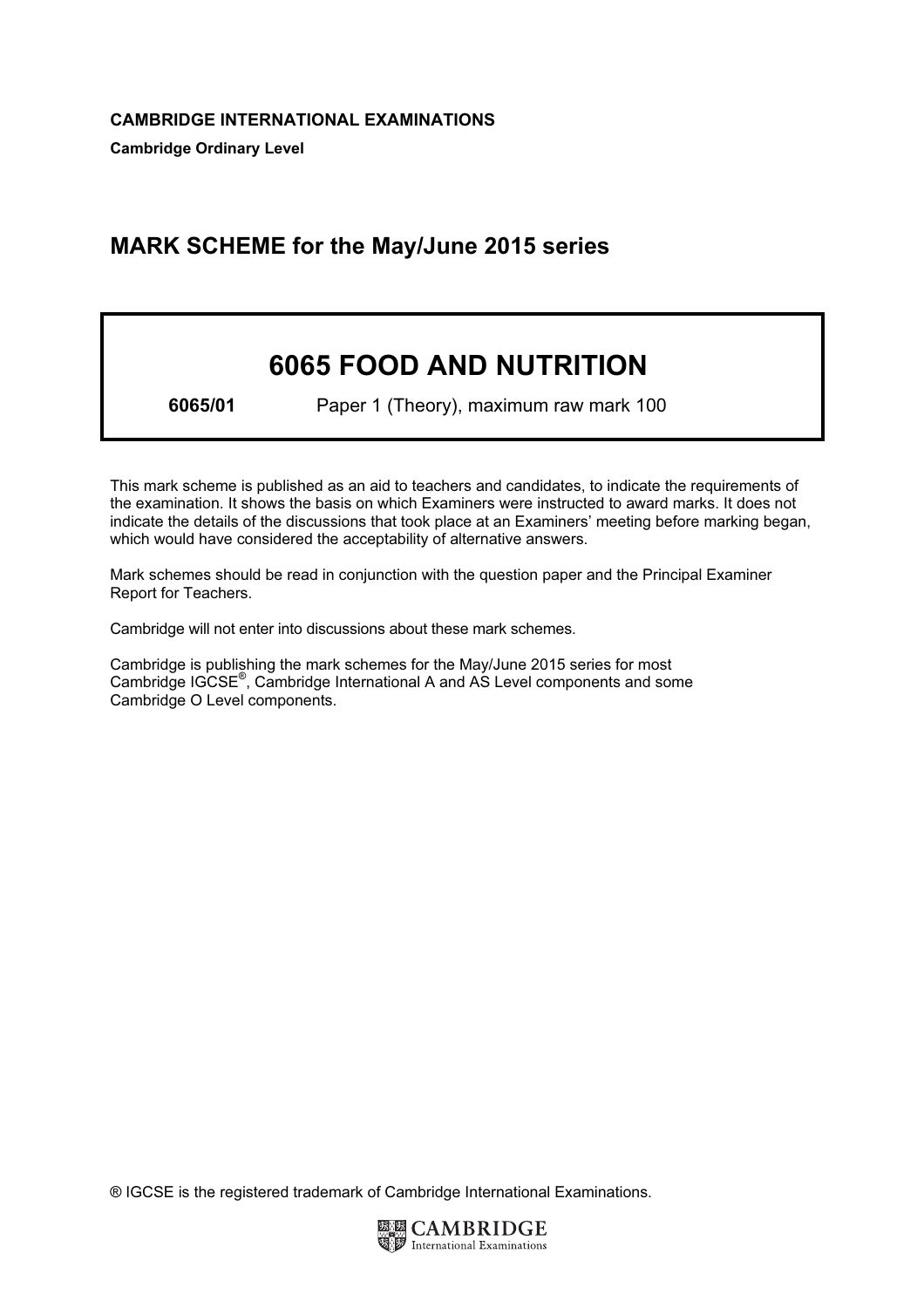| Page 2 | <b>Mark Scheme</b>                | Syllabus | Paper |
|--------|-----------------------------------|----------|-------|
|        | Cambridge O Level - May/June 2015 | 6065     | 01    |

|             | Question   | Answer                                                                                                                                                                                                                                                                                                                                                                                                                   | <b>Mark</b> | <b>Additional Guidance</b> |
|-------------|------------|--------------------------------------------------------------------------------------------------------------------------------------------------------------------------------------------------------------------------------------------------------------------------------------------------------------------------------------------------------------------------------------------------------------------------|-------------|----------------------------|
| 1           | (a)        | proteins that lack/poor supply of one or more of the<br>essential/indispensable amino acids                                                                                                                                                                                                                                                                                                                              | [1]         |                            |
|             | (b)        | red lentils - green lentils - lentils - green split peas;<br>haricot beans - kidney beans - butter beans - aduki<br>beans - mung beans - beans;<br>peanuts - soya - chick peas - peas;                                                                                                                                                                                                                                   | [2]         |                            |
|             | $(c)$ (i)  | absorbs water -<br>ensures faeces are soft/bulky -<br>prevents constipation -<br>that may lead to diverticular disease/colon cancer -<br>allows for easier excretion -<br>soluble NSP may lower cholesterol in the blood -<br>soluble NSP may lower blood sugar levels -<br>speeds up transit time -<br>aids peristalsis -<br>removes toxins/binds food residues -                                                       | [3]         |                            |
|             | (ii)       | dehydration through high water absorption;<br>diarrhoea;<br>can cause cramping through accumulation of intestinal<br>gas;<br>may aggravate IBS;<br>transit time too short preventing nutrient absorption;<br>combines with phytic acid;                                                                                                                                                                                  | [2]         |                            |
| $\mathbf 2$ | (a)        | $fish/named$ example – eggs – cheese – milk – soya<br>bean/soya products-                                                                                                                                                                                                                                                                                                                                                | [2]         |                            |
|             | (b)        | where two LBV foods are eaten together;<br>or HBV eaten with LBV;<br>essential amino acids from one are compensated for by<br>the other;<br>e.g. baked beans with wholemeal bread;                                                                                                                                                                                                                                       | [3]         |                            |
|             | (c)<br>(i) | calcium – strengthens or maintains bones and teeth/helps<br>clot blood/correct function of muscles and nerves/<br>prevents rickets or osteoporosis etc.;<br>sodium – maintains correct concentrations of body fluids;<br>iodine – required to make thyroxine/controls rate of<br>metabolism/prevents goitre;<br>phosphorus - helps build strong bones and teeth;<br>fluorine – strengthens teeth/prevents mottled teeth; | $[3]$       |                            |
|             | (ii)       | anaemia;                                                                                                                                                                                                                                                                                                                                                                                                                 | [1]         |                            |
|             |            | tiredness; lethargy/weakness; shortness of breath;<br>headache; dizzy; painful mouth ulcers; pale complexion;                                                                                                                                                                                                                                                                                                            | $[2]$       |                            |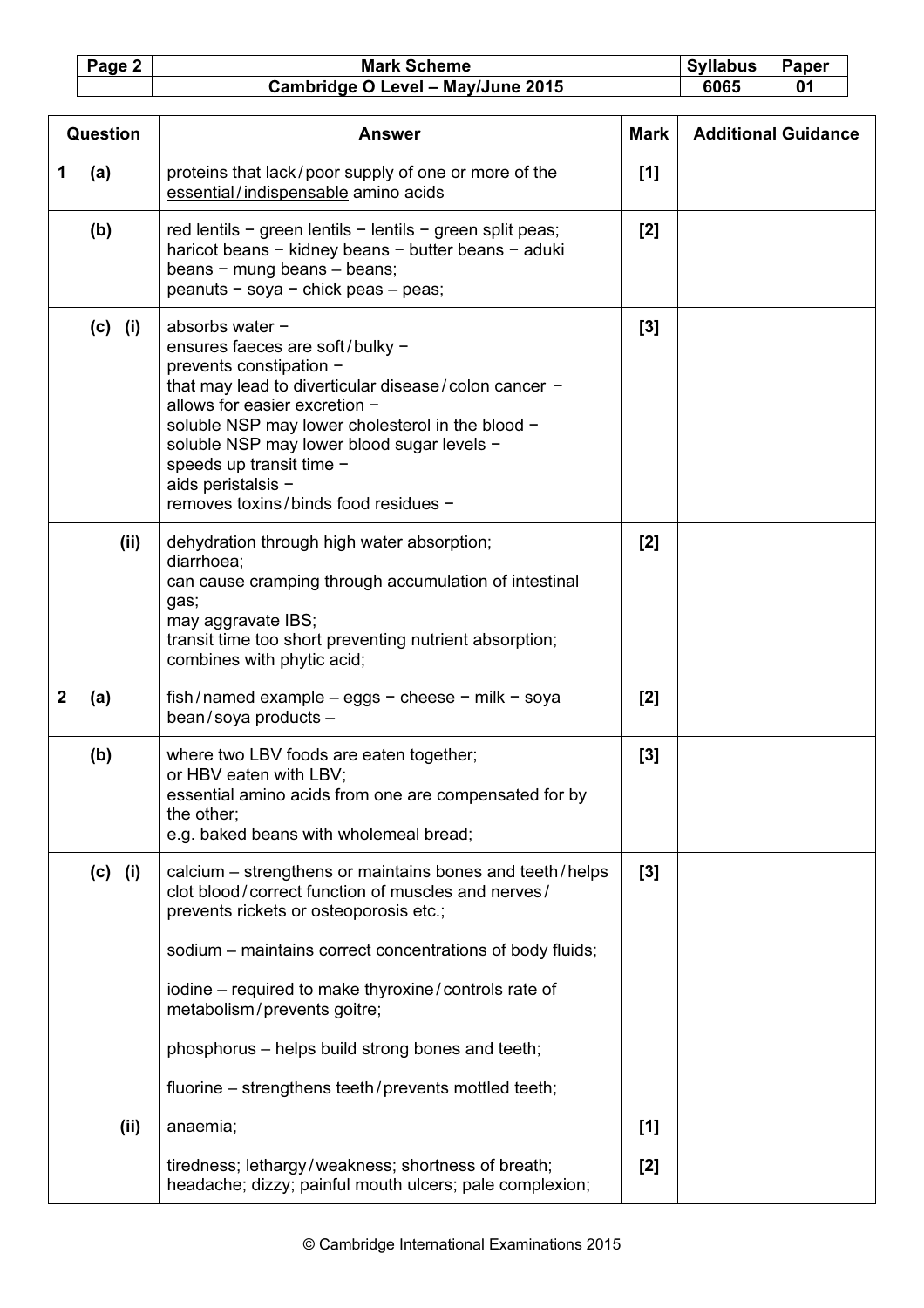|--|--|

| Question | Answer                                                                                                                                                                                                                                                                                                                                                                                                                                                                                                                        | <b>Mark</b>  | <b>Additional Guidance</b> |
|----------|-------------------------------------------------------------------------------------------------------------------------------------------------------------------------------------------------------------------------------------------------------------------------------------------------------------------------------------------------------------------------------------------------------------------------------------------------------------------------------------------------------------------------------|--------------|----------------------------|
| (d)      | vitamin C/ascorbic acid                                                                                                                                                                                                                                                                                                                                                                                                                                                                                                       | [1]          |                            |
| (e)      | to kill harmful bacteria;<br>to prevent food poisoning;<br>to soften/make easier to chew;<br>to improve aroma;<br>to tenderise connective tissue/collagen converted to<br>gelatine;<br>to increase the energy value of lean meat / easier to<br>digest;<br>to make the meat more juicy due to melted fat;<br>to improve the colour/make more attractive;<br>to improve the flavour/extractives containing flavour<br>squeezed out during cooking;<br>to change the texture/melted fat gives crisp texture to<br>meat surface; | [4]          |                            |
| (f)      | conduction<br>molecules in the metal vibrate rapidly when heated;<br>neighbouring molecules also vibrate and heat is<br>transferred (throughout the base of the pan);                                                                                                                                                                                                                                                                                                                                                         | [1]<br>$[2]$ |                            |
| (g)      | mechanical action $-$ rolling/bashing/mincing with a food<br>mallet;<br>marinating/soaking in lemon juice/wine/vinegar;<br>enzymic breakdown/papain from papaya/bromelin from<br>pineapple/ficin from figs;<br>hanging the meat;<br>pressure cooking/moist cooking method/slow cooker;                                                                                                                                                                                                                                        | [4]          |                            |
| 3<br>(a) | carbon - hydrogen - oxygen                                                                                                                                                                                                                                                                                                                                                                                                                                                                                                    | [1]          |                            |
| (b)      | to provide a concentrated source of energy;<br>to provide a reserve of energy;<br>to provide fat-soluble vitamins;<br>to provide essential fatty acids;<br>to insulate through adipose tissue/layer of fat beneath the<br>skin;<br>to protect vital organs/kidneys;<br>to form structure of cell membranes;<br>to provide the feeling of fullness;                                                                                                                                                                            | $[3]$        |                            |
| (c)      | flaky: 150 g<br>shortcrust: 100 g                                                                                                                                                                                                                                                                                                                                                                                                                                                                                             |              |                            |
| (d)      | enzymes/lipase (break down fat molecules);<br>oxidation/fat molecules react with absorbed oxygen;<br>oxidation accelerated by light;<br>overheating/burning;                                                                                                                                                                                                                                                                                                                                                                  | $[2]$        |                            |
| (e)      | cool place/refrigerator                                                                                                                                                                                                                                                                                                                                                                                                                                                                                                       | [1]          |                            |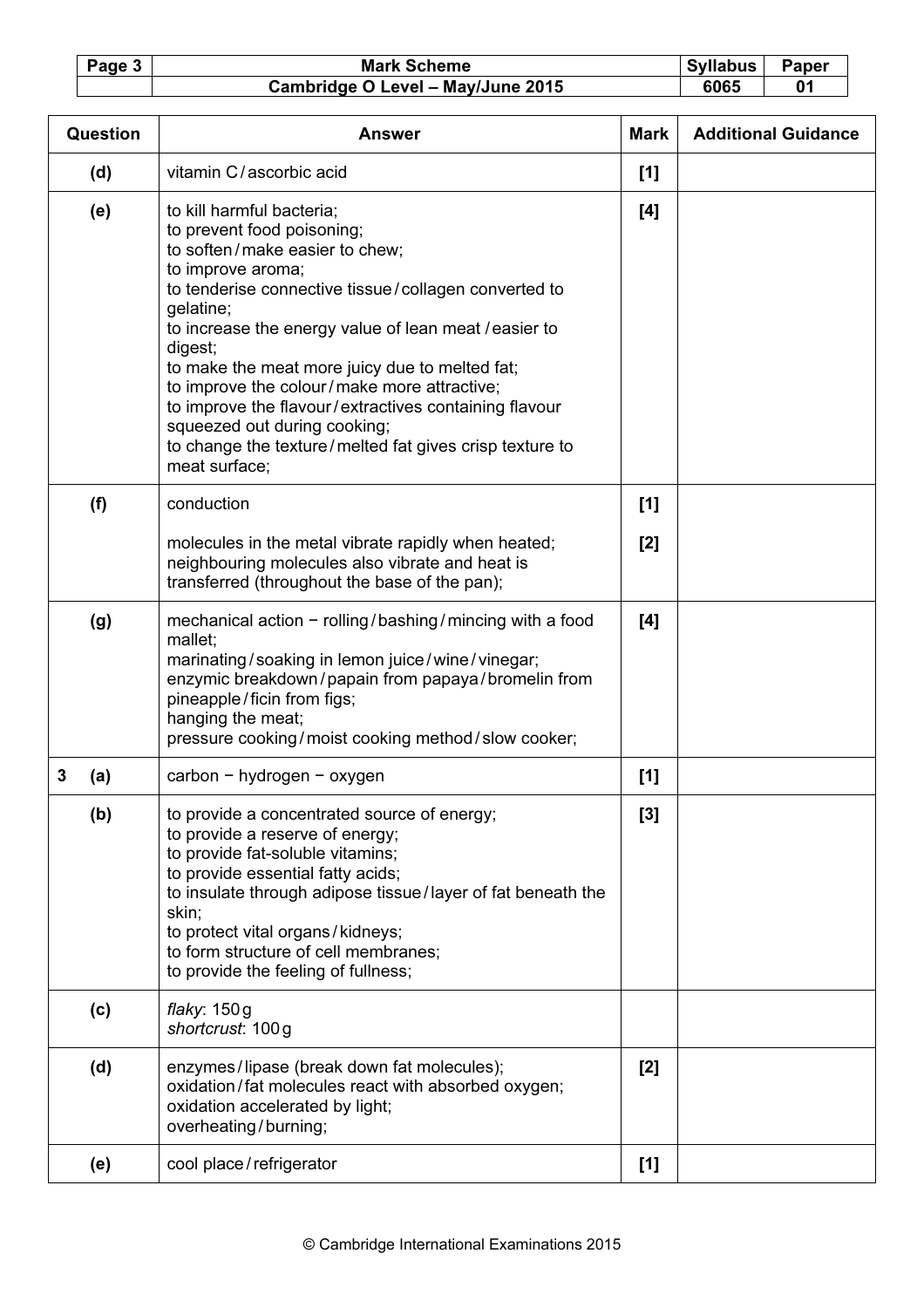| Page 4 | <b>Mark Scheme</b>                | <b>Syllabus</b> | Paper        |
|--------|-----------------------------------|-----------------|--------------|
|        | Cambridge O Level - May/June 2015 | 6065            | $\mathbf{0}$ |

| Question |     |                                                                                                                                                                                                               | <b>Answer</b>                                                                                                      |                                                                                      | <b>Mark</b> | <b>Additional Guidance</b> |
|----------|-----|---------------------------------------------------------------------------------------------------------------------------------------------------------------------------------------------------------------|--------------------------------------------------------------------------------------------------------------------|--------------------------------------------------------------------------------------|-------------|----------------------------|
| 4        | (a) |                                                                                                                                                                                                               |                                                                                                                    |                                                                                      | [6]         |                            |
|          |     | food                                                                                                                                                                                                          | type of<br>browning                                                                                                | cause of browning                                                                    |             |                            |
|          |     | biscuit                                                                                                                                                                                                       | dextrinisation                                                                                                     | dry heat on starch                                                                   |             |                            |
|          |     | roast<br>chicken                                                                                                                                                                                              | maillard                                                                                                           | protein and sugar react in<br>the presence of heat                                   |             |                            |
|          |     | apple<br>pieces                                                                                                                                                                                               | enzymic                                                                                                            | enzymes in the food                                                                  |             |                            |
|          |     | fried<br>onions                                                                                                                                                                                               | caramelisation                                                                                                     | sugars in the food change<br>from white to brown<br>gradually on exposure to<br>heat |             |                            |
|          |     |                                                                                                                                                                                                               |                                                                                                                    |                                                                                      |             |                            |
|          | (b) | scone: rubbing-in<br>gingerbread: melting<br>Victoria sponge: creaming/all-in-one<br>Swiss roll: whisking                                                                                                     |                                                                                                                    | [4]                                                                                  |             |                            |
|          | (c) | cream of tartar                                                                                                                                                                                               | gingerbread: bicarbonate of soda/baking soda                                                                       | Victoria sponge: baking powder/bicarbonate of soda and                               | [2]         |                            |
|          | (d) |                                                                                                                                                                                                               |                                                                                                                    | sealed container/airtight container/cool and dry place                               | [1]         |                            |
|          | (e) | becomes dry/go stale;<br>becomes soggy if allowed to become damp/exposed to a<br>moist atmosphere;<br>becomes mouldy if kept too warm/moist;<br>becomes rancid;<br>becomes contaminated with insects/weevils: |                                                                                                                    | $[2]$                                                                                |             |                            |
| 5        | (a) | fat melts;<br>eventually burns;                                                                                                                                                                               | protein/caseinogen coagulates;<br>continued heating causes protein to become<br>indigestible/toughen/turn stringy; |                                                                                      | [3]         |                            |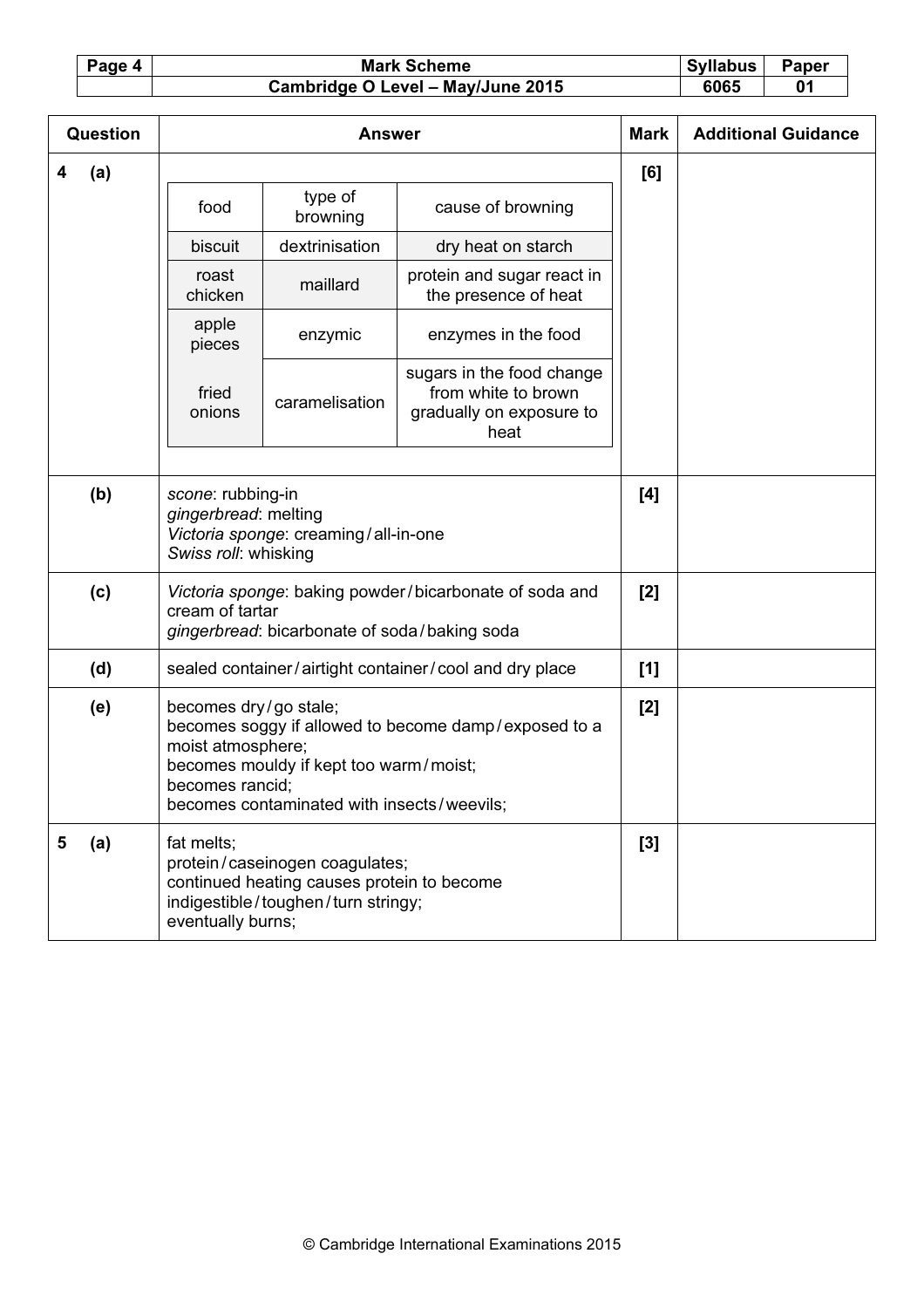|--|--|

| <b>Question</b> | <b>Answer</b>                                                                                                                                                                                                                                                                                                                                                                                                                                                                                                                                                                                                                                                                                                 | <b>Mark</b> | <b>Additional Guidance</b> |
|-----------------|---------------------------------------------------------------------------------------------------------------------------------------------------------------------------------------------------------------------------------------------------------------------------------------------------------------------------------------------------------------------------------------------------------------------------------------------------------------------------------------------------------------------------------------------------------------------------------------------------------------------------------------------------------------------------------------------------------------|-------------|----------------------------|
| (b)             | easy to eat;<br>does not need to be chewed;<br>useful for convalescents;<br>useful for weaning babies onto solid food;<br>provides protein;<br>provides fat;<br>provides calcium;<br>provides vitamin A;<br>provides (small amounts of) vitamin D;<br>provides phosphorus;<br>fruit yoghurt also supplies other vitamins from fruit;<br>very low-fat yoghurts are available;<br>provides bacteria which benefit digestion;<br>can be used in sweet and savoury dishes;                                                                                                                                                                                                                                        | [3]         |                            |
| (c)             | freezing;<br>$-18$ °C; for up to one month; bacterial growth is inhibited<br>by freezing; suitable example;<br>curing/salting;<br>bacterial growth is inhibited by a high concentration of salt;<br>suitable example/haddock/herring/salmon;<br>drying;<br>bacterial growth is inhibited by removal of moisture;<br>suitable example/cod;<br>canning;<br>bacterial growth is inhibited by removal of oxygen; suitable<br>example/pilchard/tuna/sardines/anchovies;<br>bottling/pickling;<br>bacterial growth is inhibited by acidic environment/acidic<br>pH; suitable example/anchovies/roll mops;<br>vacuum packaging;<br>bacterial growth is inhibited by removal of oxygen; suitable<br>example/mackerel; | [3]         |                            |
| (d)             | name of product;<br>treatment food has had;<br>example of treatment/freeze-dried coffee/UHT milk;<br>list of ingredients;<br>ingredients given in descending order of weight;<br>list of additives;<br>net quantity;<br>storage instructions;<br>cooking/reheating instructions;<br>use-by date;<br>name and address of manufacturer;<br>place of origin;                                                                                                                                                                                                                                                                                                                                                     | [3]         |                            |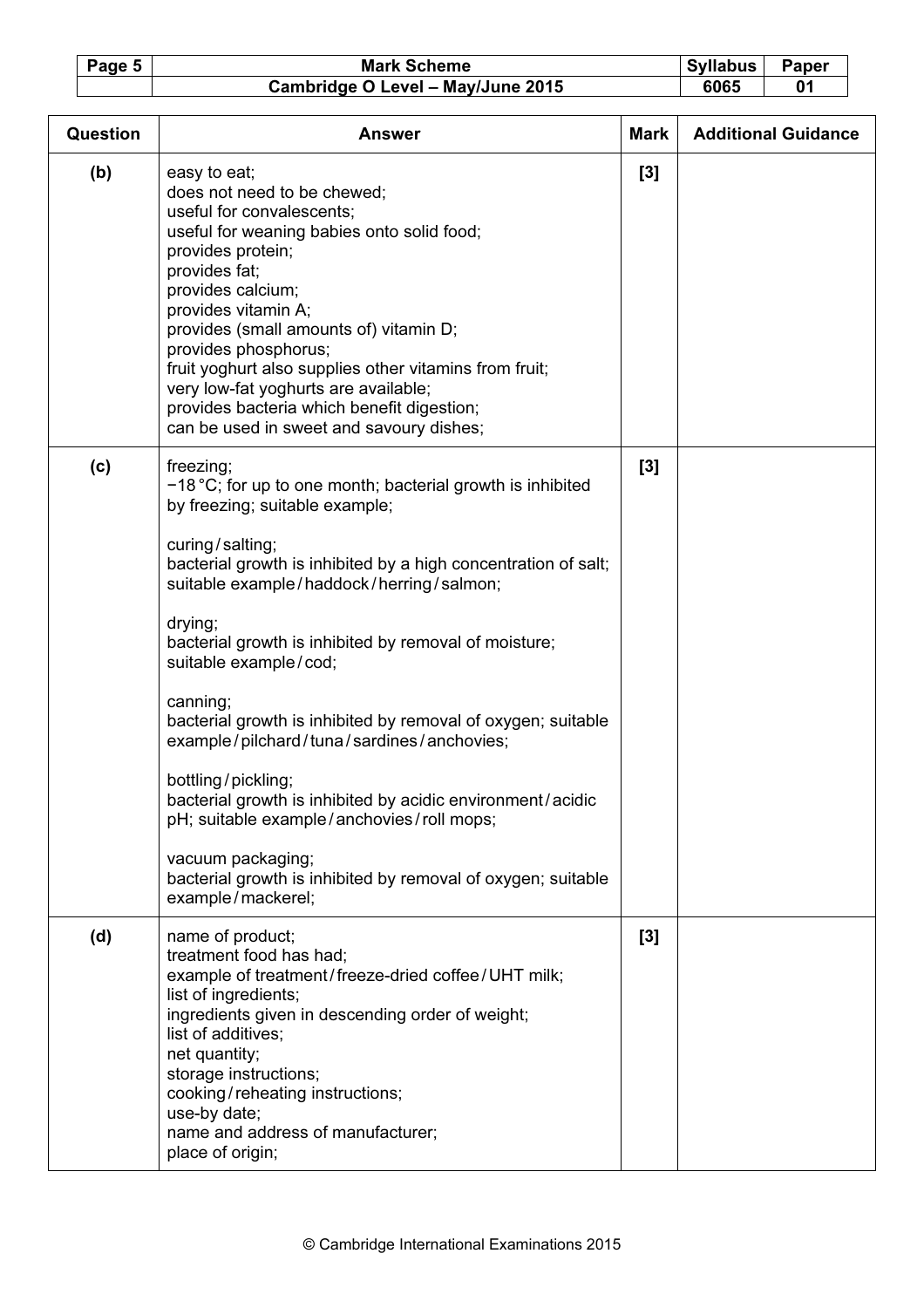| Page 6 | <b>Mark Scheme</b>                | Syllabus | Paper |
|--------|-----------------------------------|----------|-------|
|        | Cambridge O Level - May/June 2015 | 6065     | 01    |

| Question |           | <b>Answer</b>                                                                                                                                                                                                                                                                                                                                                                                                                              | <b>Mark</b> | <b>Additional Guidance</b> |
|----------|-----------|--------------------------------------------------------------------------------------------------------------------------------------------------------------------------------------------------------------------------------------------------------------------------------------------------------------------------------------------------------------------------------------------------------------------------------------------|-------------|----------------------------|
|          | (e)       | foods partly or totally prepared by the manufacturer;<br>example: dehydrated/frozen/canned/ready to eat;                                                                                                                                                                                                                                                                                                                                   | $[2]$       |                            |
| 6        | $(a)$ (i) | excess energy not expended stored for later use - as<br>adipose tissue - leads to obesity;                                                                                                                                                                                                                                                                                                                                                 | $[3]$       |                            |
|          |           | coronary arteries become blocked - by atheromas - blood<br>cannot easily reach the heart - heart becomes deprived of<br>oxygen – heart must work harder to pump blood – heart<br>attack may occur – leads to CHD/stroke/hypertension;                                                                                                                                                                                                      |             |                            |
|          |           | high cholesterol - cholesterol can block coronary arteries -<br>linked to development of CHD;                                                                                                                                                                                                                                                                                                                                              |             |                            |
|          | (ii)      | avoid high intake of saturated fats;<br>restrict hard cheeses/cream/dairy;<br>substitute with cheese made from skimmed milk/cottage<br>cheese;<br>eat white meat/chicken/fish;<br>instead of red meat/beef/lamb;<br>avoid fried foods;<br>grill/bake/steam instead;<br>use low-fat spreads;<br>instead of butter/margarine;<br>avoid processed foods/sausages/pastries/crisps;<br>eat more fibre-rich foods to feel fuller;                | $[3]$       |                            |
|          | $(b)$ (i) | iron; HBV protein/protein; fat; vitamin A; vitamin D;<br>vitamin E; vitamin K;                                                                                                                                                                                                                                                                                                                                                             | $[2]$       |                            |
|          | (ii)      | trapping air/raising agent - cake/soufflé;<br>thickening/coagulating $-$ sauces;<br>emulsifying - mayonnaise;<br>binding $-$ fish cake;<br>coating $-$ fried fish;<br>glazing - scones;<br>enriching - soups;<br>garnishing - salad;<br>nutritive value - main meal;                                                                                                                                                                       | [4]         |                            |
|          | (iii)     | ovalbumin/protein in egg white;<br>starts to coagulate at 60 °C-65 °C;<br>until whole egg white is solid/opaque;<br>protein in egg yolk;<br>starts to coagulate at 70 °C;<br>yolk becomes dry/hard;<br>eventually protein becomes tough;<br>syneresis if eggs are heated too quickly;<br>prolonged boiling forms black ring around the yolk;<br>iron sulfide formed from the reaction between iron in egg<br>yolk and sulfur in egg white; | $[2]$       |                            |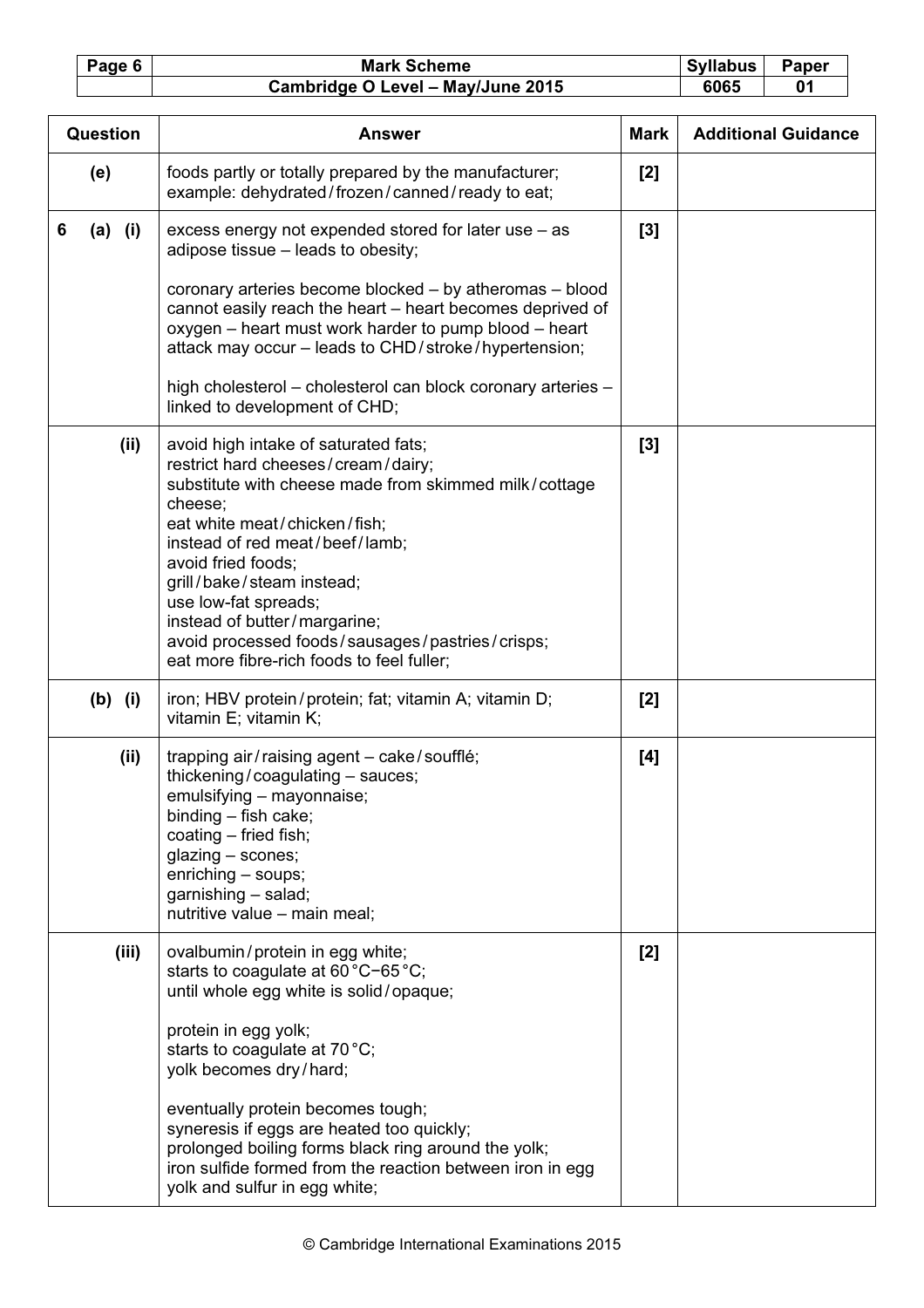|--|--|

| Question | <b>Answer</b>                                                                                                                                                                                                                                                                                                                                                                                                                                                                                                                                                                                                                                                                                                                                                                                                                                                                                                                                                                                                                                                                                                                                                                                                                                                                                                                                                                                                                                                                                                                     | <b>Mark</b> | <b>Additional Guidance</b>                                                                                                                                                                                                                                                                                                                                                                 |
|----------|-----------------------------------------------------------------------------------------------------------------------------------------------------------------------------------------------------------------------------------------------------------------------------------------------------------------------------------------------------------------------------------------------------------------------------------------------------------------------------------------------------------------------------------------------------------------------------------------------------------------------------------------------------------------------------------------------------------------------------------------------------------------------------------------------------------------------------------------------------------------------------------------------------------------------------------------------------------------------------------------------------------------------------------------------------------------------------------------------------------------------------------------------------------------------------------------------------------------------------------------------------------------------------------------------------------------------------------------------------------------------------------------------------------------------------------------------------------------------------------------------------------------------------------|-------------|--------------------------------------------------------------------------------------------------------------------------------------------------------------------------------------------------------------------------------------------------------------------------------------------------------------------------------------------------------------------------------------------|
| (iv)     | place in salted water/brine;<br>fresh egg sinks and stale egg floats;<br>crack the egg onto a saucer;<br>fresh egg has raised yolk, prominent thick white and a little<br>thin white, and stale egg has a flat yolk, no thick white and<br>a watery, well-spread thin white;                                                                                                                                                                                                                                                                                                                                                                                                                                                                                                                                                                                                                                                                                                                                                                                                                                                                                                                                                                                                                                                                                                                                                                                                                                                      | $[2]$       |                                                                                                                                                                                                                                                                                                                                                                                            |
| 7<br>(a) | storing<br>store perishable foods in the refrigerator -<br>store raw meats at the bottom of the refrigerator -<br>wrap foods for storage $-$<br>adhere to use-by dates -<br>put perishable food in the freezer if not using it straight<br>$away -$<br>store dry foods in a (dry) airtight container -<br>avoid cross contamination -<br>be aware of the source of food, particularly meat -<br>preparation<br>prepare foods on separate chopping boards -<br>red for meat/blue for fish etc. -<br>thaw food correctly -<br>adhere to all kitchen hygiene rules -<br>adhere to all personal hygiene rules -<br>hair covered -<br>cuts covered -<br>wear clean protective clothing -<br>do not prepare food if you are ill -<br>throw away food showing mould -<br>rinse work surfaces with water to clean them -<br>store hazardous chemicals in correctly-labelled bottles -<br>do not store hazardous chemicals near food -<br>cooking<br>reheat foods to at least 72 °C -<br>check temperature with a food probe -<br>cook for the correct length of time -<br>follow guidelines on packaging carefully -<br>reheat food only once -<br>use reconstituted foods straight away -<br>contamination<br>perishable foods spoil more quickly -<br>contain more water/nutrients -<br>processed foods perish quickly once<br>thawed/opened/reconstituted -<br>contamination by bacteria/microorganisms/mould/yeasts -<br>need moisture/warmth/food/time to grow -<br>pathogenic bacteria/salmonella/E. coli cause food<br>poisoning - | $[15]$      | For full marks,<br>candidates should:<br>demonstrate a<br>$\bullet$<br>detailed, sound<br>and balanced<br>understanding of<br>the topic;<br>refer to relevant<br>$\bullet$<br>examples;<br>use correct<br>$\bullet$<br>terminology;<br>provide comments<br>$\bullet$<br>which are precise<br>and relevant;<br>answer in a well-<br>$\bullet$<br>organised and<br>clearly presented<br>way. |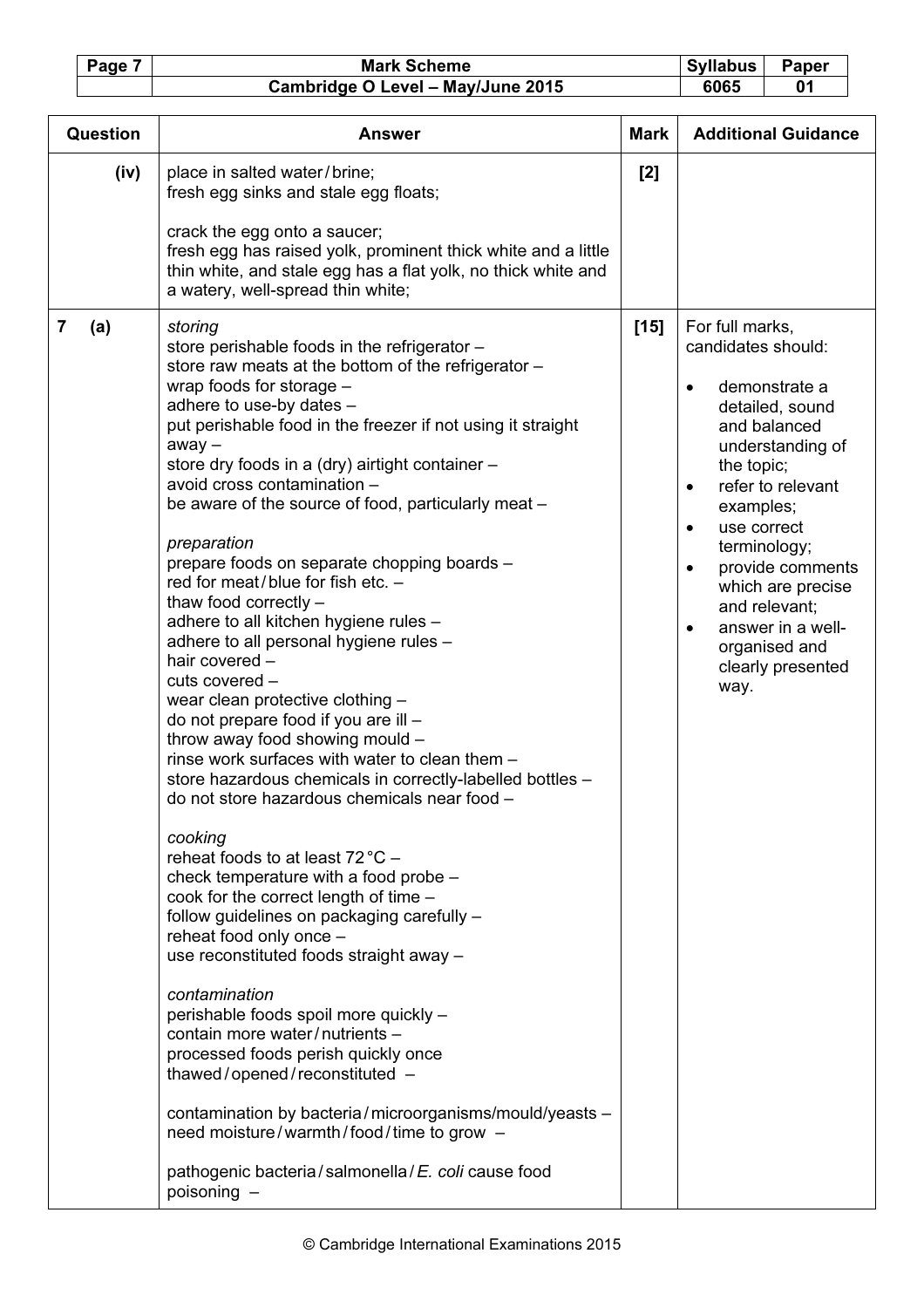| Page 8 | <b>Mark Scheme</b>                | Syllabus | <b>Paper</b> |
|--------|-----------------------------------|----------|--------------|
|        | Cambridge O Level - May/June 2015 | 6065     | 01           |

| <b>Question</b> | Answer                                                                                                                                                                                                                                                                                                                                                                                                                                                                                                                                                                                                                         | Mark | <b>Additional Guidance</b> |
|-----------------|--------------------------------------------------------------------------------------------------------------------------------------------------------------------------------------------------------------------------------------------------------------------------------------------------------------------------------------------------------------------------------------------------------------------------------------------------------------------------------------------------------------------------------------------------------------------------------------------------------------------------------|------|----------------------------|
|                 | multiply quickly at $37^{\circ}$ C –<br>multiply rapidly on protein-rich foods -<br>killed by high temperature/72 $\degree$ C –<br>some bacteria produce spores which survive heat<br>treatment $-$<br>bacteria transferred to food by contaminated<br>equipment/poor personal hygiene/contaminated water<br>$supply / soil / dust / pests / pets -$<br>yeasts ferment sugars, e.g. in jam, at 37 °C -<br>to produce alcohol and carbon dioxide -<br>mould grows on bread/cheese/fruit-<br>produce mycotoxins -<br>contamination by chemicals -<br>insecticides/pesticides/herbicides-<br>antibiotics used in animal rearing - |      |                            |
|                 | residues left after harvesting -<br>contamination by pollution $-$<br>industrial waste may contaminate water sources -<br>accumulates in food chain -                                                                                                                                                                                                                                                                                                                                                                                                                                                                          |      |                            |